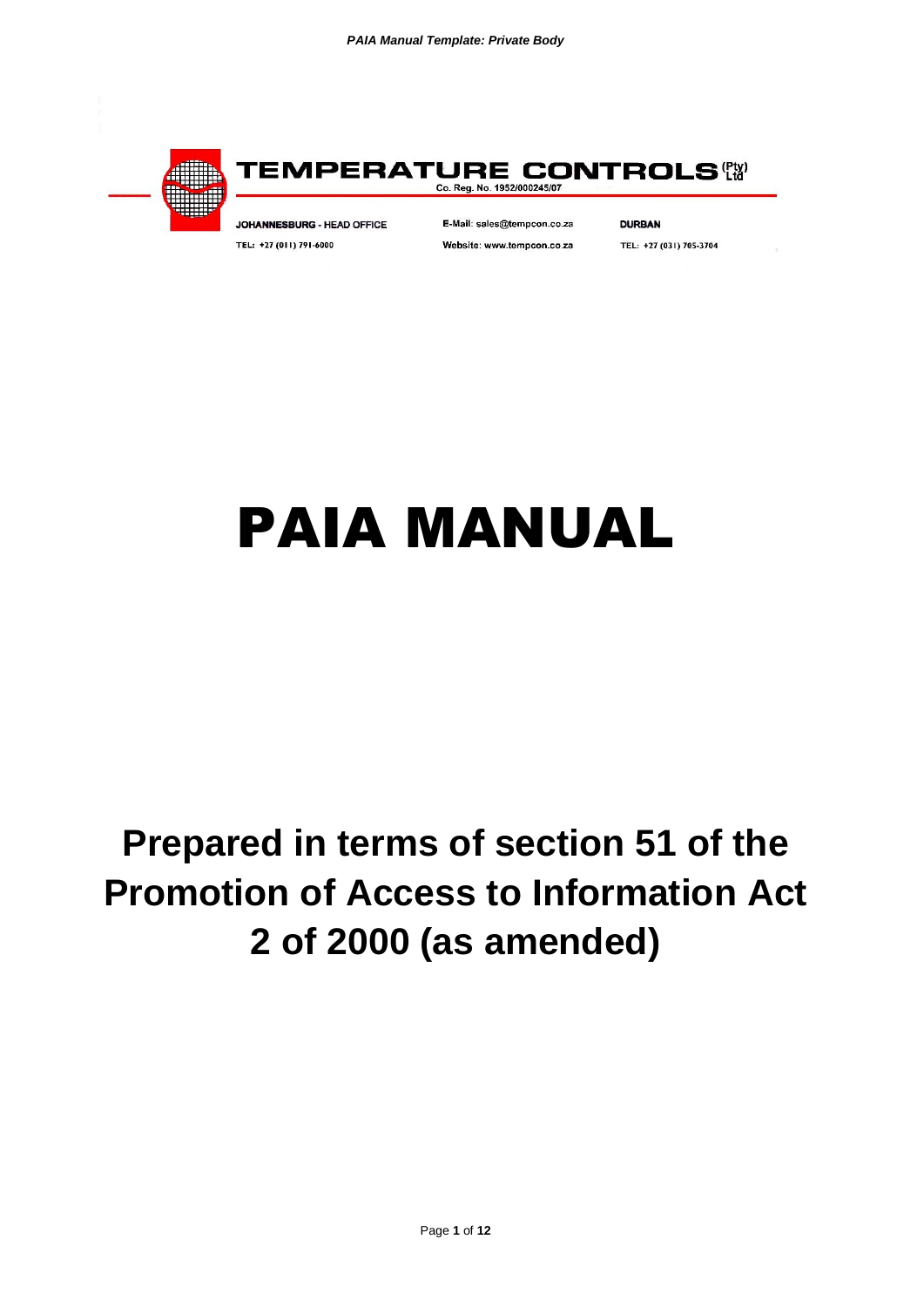#### **DATE OF COMPILATION: 01/01/2022 DATE OF REVISION: 01/01/2022**

# **TABLE OF CONTENTS**

#### **1. LIST OF ACRONYMS AND ABBREVIATIONS**

|     | 1.1 "OD"        | <b>Operations Director</b>                                          |
|-----|-----------------|---------------------------------------------------------------------|
|     | 1.2 "DIO"       | Deputy Information Officer;                                         |
|     | 1.3 "IO"        | Information Officer;                                                |
|     | 1.4 "Minister"  | Minister of Justice and Correctional Services;                      |
|     | 1.5 "PAIA"      | Promotion of Access to Information Act No. 2 of 2000(as<br>Amended; |
|     | 1.6 "POPIA"     | Protection of Personal Information Act No.4 of 2013;                |
|     | 1.7 "Regulator" | Information Regulator; and                                          |
| 1.8 | "Republic"      | Republic of South Africa                                            |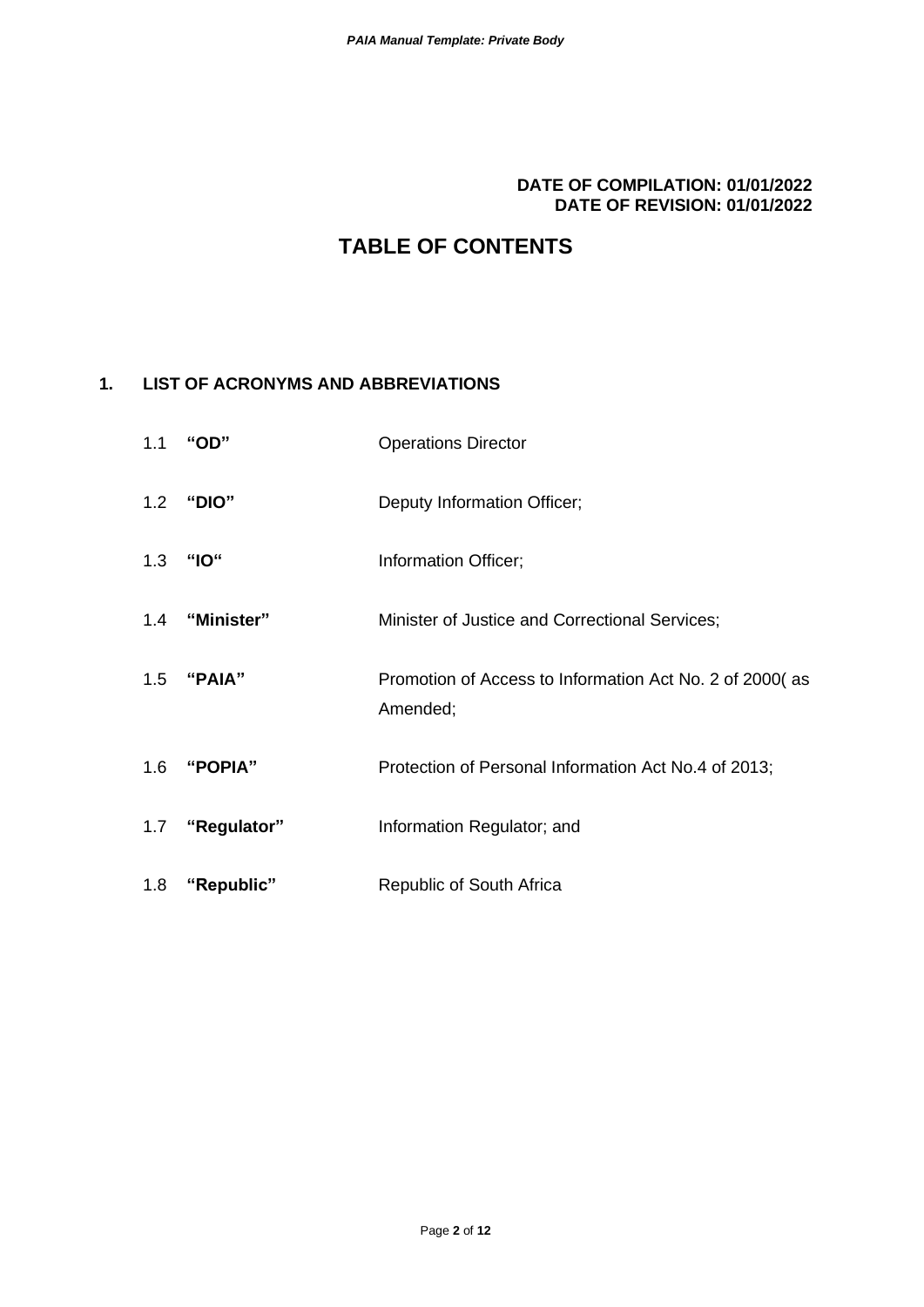#### **2. PURPOSE OF PAIA MANUAL**

This PAIA Manual is useful for the public to-

- 2.1 check the categories of records held by a body which are available without a person having to submit a formal PAIA request:
- 2.2 have a sufficient understanding of how to make a request for access to a record of the body, by providing a description of the subjects on which the body holds records and the categories of records held on each subject;
- 2.3 know the description of the records of the body which are available in accordance with any other legislation;
- 2.4 access all the relevant contact details of the Information Officer and Deputy Information Officer who will assist the public with the records they intend to access;
- 2.5 know the description of the guide on how to use PAIA, as updated by the Regulator and how to obtain access to it;
- 2.6 know if the body will process personal information, the purpose of processing of personal information and the description of the categories of data subjects and of the information or categories of information relating thereto;
- 2.7 know the description of the categories of data subjects and of the information or categories of information relating thereto;
- 2.8 know the recipients or categories of recipients to whom the personal information may be supplied;
- 2.9 know if the body has planned to transfer or process personal information outside the Republic of South Africa and the recipients or categories of recipients to whom the personal information may be supplied; and
- 2.10 know whether the body has appropriate security measures to ensure the confidentiality, integrity and availability of the personal information which is to be processed.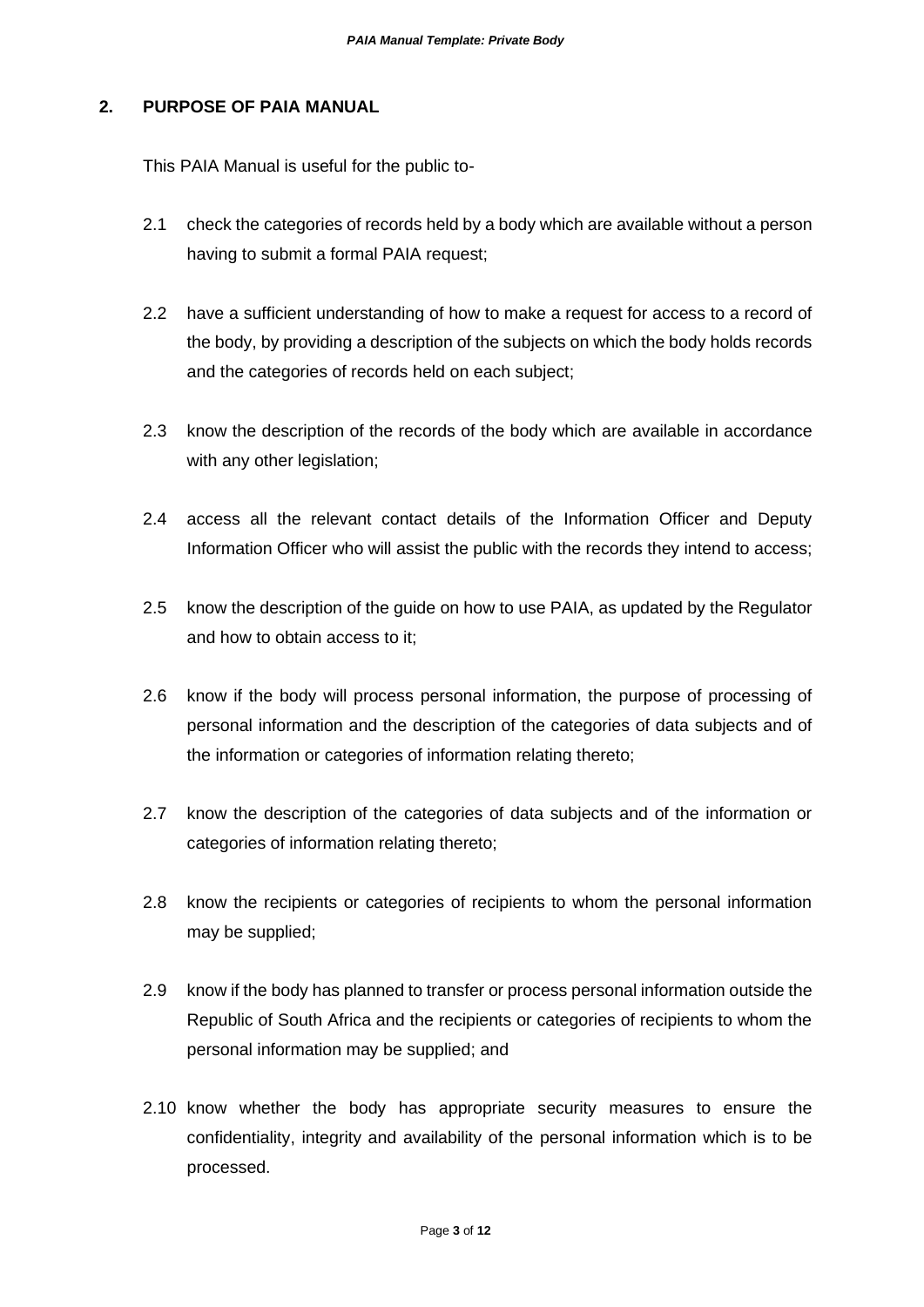### **3. KEY CONTACT DETAILS FOR ACCESS TO INFORMATION OF TEMPERATURE CONTROLS (PTY) LTD**

#### 3.1. **Operations Director**

| Name:       | Louise Joan Otto      |
|-------------|-----------------------|
| Tel:        | 011 791 6000          |
| Email:      | louiseb@tempcon.co.za |
| Fax number: | N/A                   |

3.2. Deputy Information Officer *(NB: if more than one Deputy Information Officer is designated, please provide the details* of *every Deputy Information Officer of the body designated in terms of section 17 (1) of PAIA.*

| Name <sup>.</sup> | <b>Andre Eybers</b>   |
|-------------------|-----------------------|
|                   | <b>Tracey Chard</b>   |
|                   | Wayne Degger (KZN)    |
|                   | Vicki Brown           |
| Tel               | 011 791 6000          |
|                   | 031 705 3704          |
| Fmail:            | andree@tempcon.co.za  |
|                   | traceyc@tempcon.co.za |
|                   | wayned@tempcon.co.za  |
|                   | vickib@tempcon.co.za  |
| Fax Number:       | N/A                   |
|                   |                       |

3.3 Access to information general contacts

Email: *[sales@tempcon.co.za](mailto:sales@tempcon.co.za)*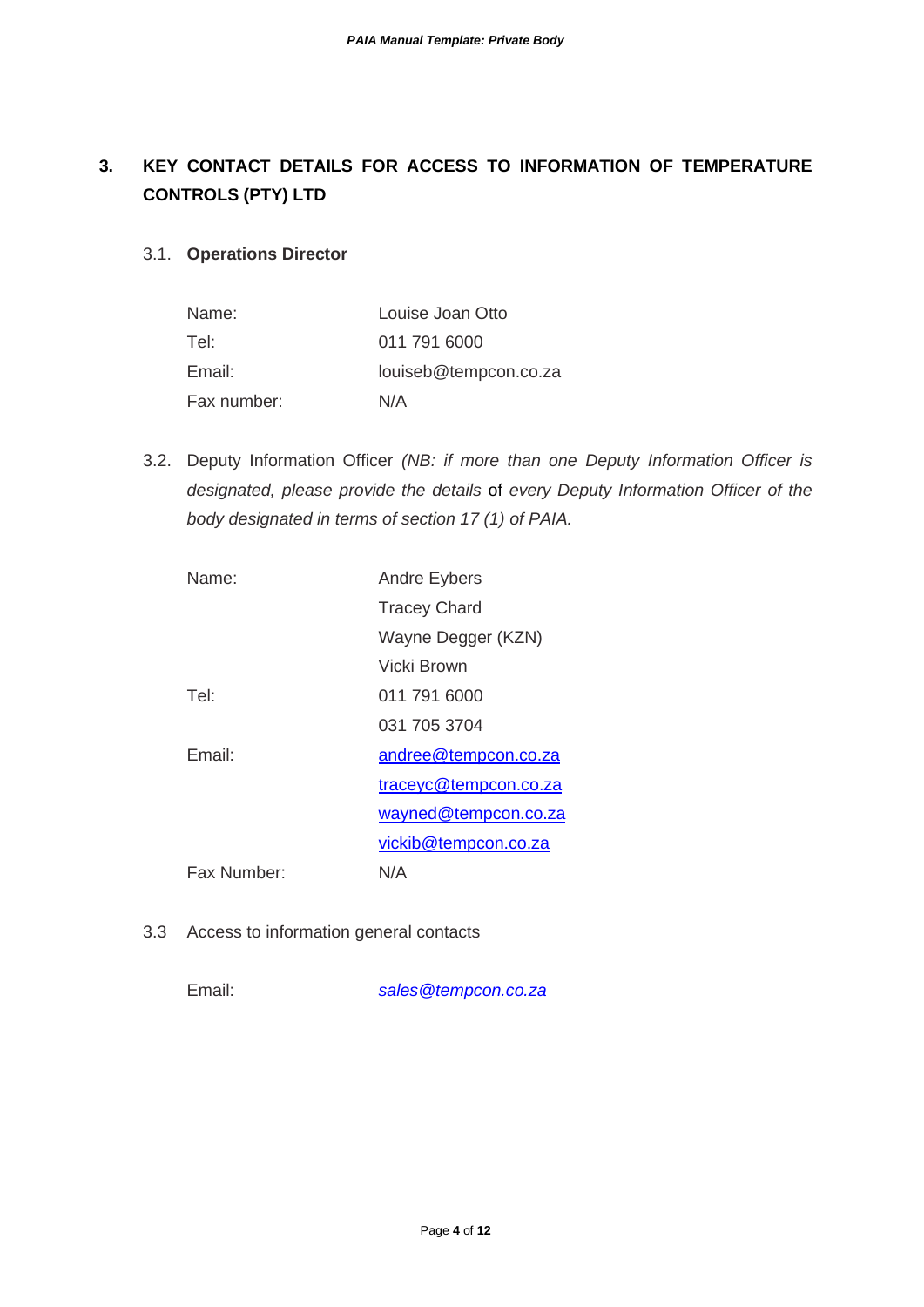#### 3.4 **National or Head Office**

Postal Address:

P O BOX 77321 Fontainebleau 2032

- Physical Address: 11-13 Naaf Street **Strydompark** Randburg
- Telephone: 011 791-6000

Email: sales@tempcon.co.za

Website: [www.tempcon.co.za](http://www.tempcon.co.za/)

#### **4. GUIDE ON HOW TO USE PAIA AND HOW TO OBTAIN ACCESS TO THE GUIDE**

- 4.1. The Regulator has, in terms of section 10(1) of PAIA, as amended, updated and made available the revised Guide on how to use PAIA ("Guide"), in an easily comprehensible form and manner, as may reasonably be required by a person who wishes to exercise any right contemplated in PAIA and POPIA.
- 4.2. The Guide is available in each of the official languages and in braille.
- 4.3. The aforesaid Guide contains the description of-
	- 4.3.1. the objects of PAIA and POPIA;
	- 4.3.2. the postal and street address, phone and fax number and, if available, electronic mail address of-
		- 4.3.2.1. the Information Officer of every public body, and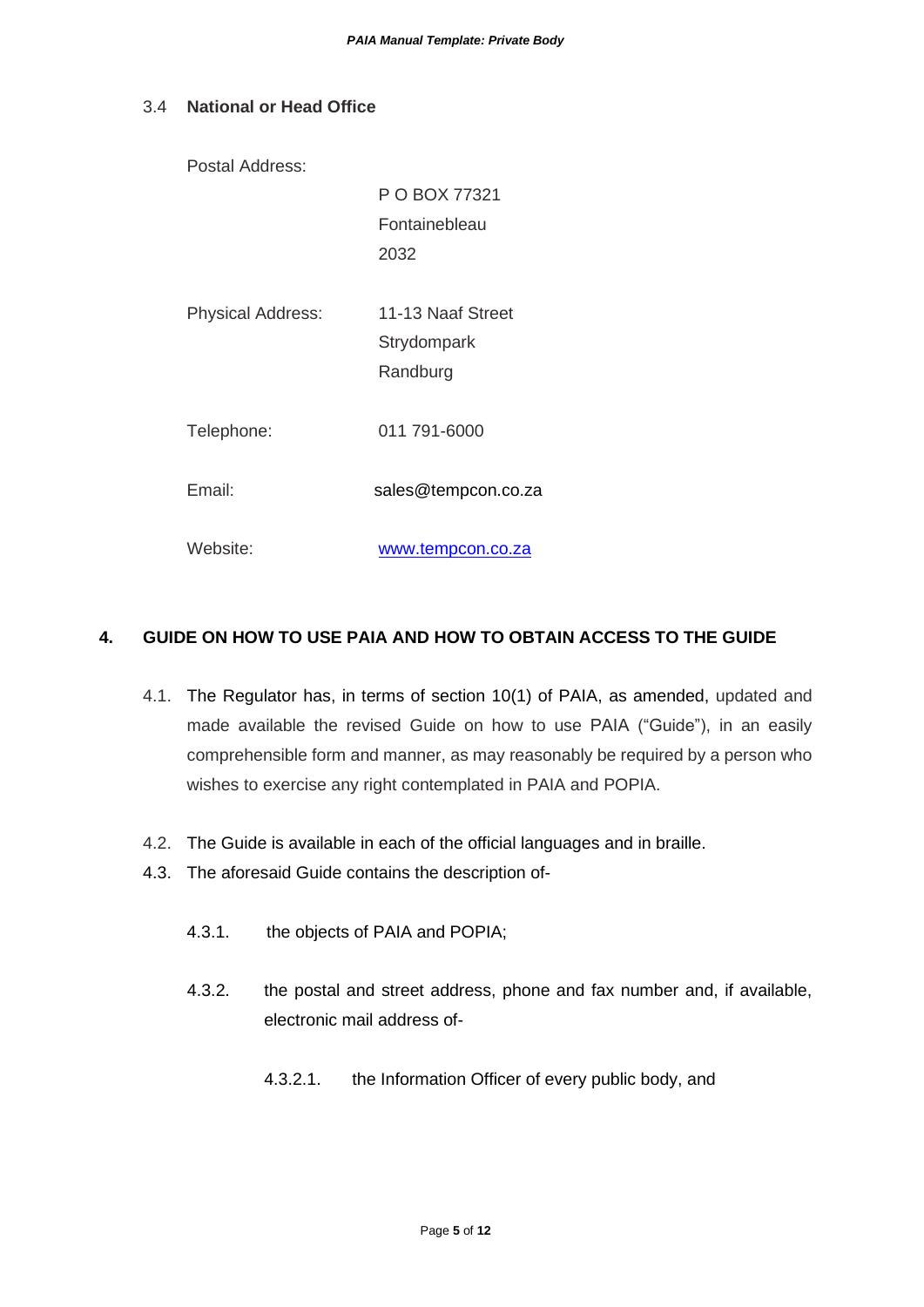- 4.3.2.2. every Deputy Information Officer of every public and private body designated in terms of section  $17(1)$  of PAIA<sup>1</sup> and section 56 of POPIA<sup>2</sup>;
- 4.3.3. the manner and form of a request for-
	- 4.3.3.1. access to a record of a public body contemplated in section 11 $3$ ; and
	- 4.3.3.2. access to a record of a private body contemplated in section 50<sup>4</sup> ;
- 4.3.4. the assistance available from the IO of a public body in terms of PAIA and POPIA;
- 4.3.5. the assistance available from the Regulator in terms of PAIA and POPIA;
- 4.3.6. all remedies in law available regarding an act or failure to act in respect of a right or duty conferred or imposed by PAIA and POPIA, including the manner of lodging-
	- 4.3.6.1. an internal appeal;
	- 4.3.6.2. a complaint to the Regulator; and
	- 4.3.6.3. an application with a court against a decision by the information officer of a public body, a decision on internal appeal or a

<sup>1</sup> Section 17(1) of PAIA- *For the purposes of PAIA, each public body must, subject to legislation governing the employment of personnel of the public body concerned, designate such number of persons as deputy information officers as are necessary to render the public body as accessible as reasonably possible for requesters of its records.*

*<sup>2</sup> Section 56(a) of POPIA- Each public and private body must make provision, in the manner prescribed in section 17 of the Promotion of Access to Information Act, with the necessary changes, for the designation of such a number of persons, if any, as deputy information officers as is necessary to perform the duties and responsibilities as set out in section 55(1) of POPIA.*

*<sup>3</sup> Section 11(1) of PAIA- A requester must be given access to a record of a public body if that requester complies with all the*  procedural requirements in PAIA relating to a request for access to that record; and access to that record is not refused in terms of *any ground for refusal contemplated in Chapter 4 of this Part.*

<sup>4</sup> *Section 50(1) of PAIA- A requester must be given access to any record of a private body if-*

*a) that record is required for the exercise or protection of any rights;*

*b) that person complies with the procedural requirements in PAIA relating to a request for access to that record; and*

*c) access to that record is not refused in terms of any ground for refusal contemplated in Chapter 4 of this Part.*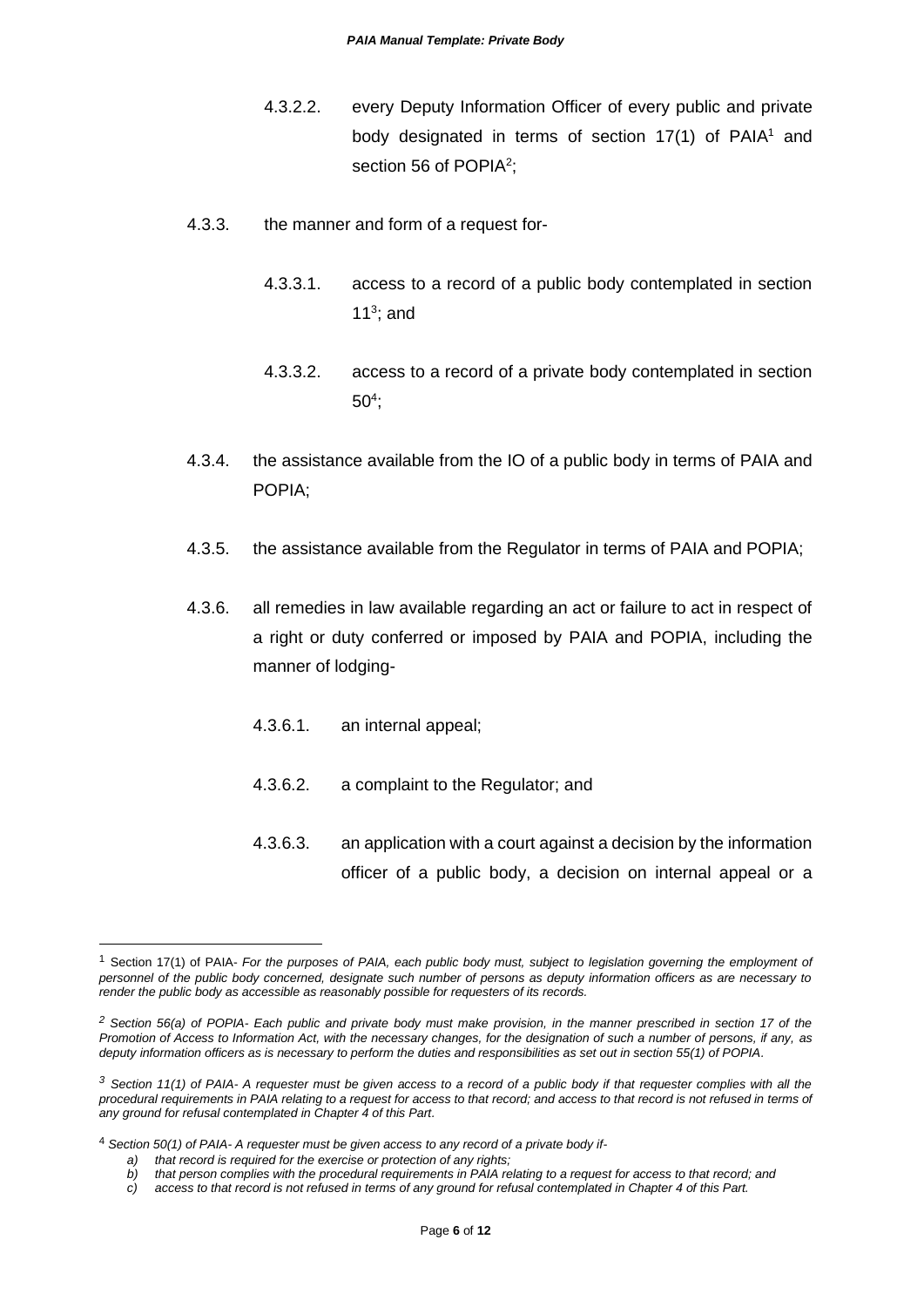decision by the Regulator or a decision of the head of a private body;

- 4.3.7. the provisions of sections  $14<sup>5</sup>$  and  $51<sup>6</sup>$  requiring a public body and private body, respectively, to compile a manual, and how to obtain access to a manual;
- 4.3.8. the provisions of sections  $15<sup>7</sup>$  and  $52<sup>8</sup>$  providing for the voluntary disclosure of categories of records by a public body and private body, respectively;
- 4.3.9. the notices issued in terms of sections  $22^9$  and  $54^{10}$  regarding fees to be paid in relation to requests for access; and
- 4.3.10. the regulations made in terms of section 92<sup>11</sup>.
- 4.4. Members of the public can inspect or make copies of the Guide from the offices of the public and private bodies, including the office of the Regulator, during normal working hours.
- 4.5. The Guide can also be obtained-
	- 4.5.1. upon request to the Information Officer;

*(c) any notice required by this Act;*

*<sup>5</sup> Section 14(1) of PAIA- The information officer of a public body must, in at least three official languages, make available a manual containing information listed in paragraph 4 above.*

*<sup>6</sup> Section 51(1) of PAIA- The head of a private body must make available a manual containing the description of the information listed in paragraph 4 above.*

*<sup>7</sup>Section 15(1) of PAIA- The information officer of a public body, must make available in the prescribed manner a description of the categories of records of the public body that are automatically available without a person having to request access*

*<sup>8</sup> Section 52(1) of PAIA- The head of a private body may, on a voluntary basis, make available in the prescribed manner a description of the categories of records of the private body that are automatically available without a person having to request access*

*<sup>9</sup> Section 22(1) of PAIA- The information officer of a public body to whom a request for access is made, must by notice require the requester to pay the prescribed request fee (if any), before further processing the request.*

<sup>10</sup> *Section 54(1) of PAIA- The head of a private body to whom a request for access is made must by notice require the requester to pay the prescribed request fee (if any), before further processing the request.*

*<sup>11</sup> Section 92(1) of PAIA provides that –"The Minister may, by notice in the Gazette, make regulations regarding-*

*<sup>(</sup>a) any matter which is required or permitted by this Act to be prescribed;*

*<sup>(</sup>b) any matter relating to the fees contemplated in sections 22 and 54;*

*<sup>(</sup>d) uniform criteria to be applied by the information officer of a public body when deciding which categories of records are to be made available in terms of section 15; and*

*<sup>(</sup>e) any administrative or procedural matter necessary to give effect to the provisions of this Act."*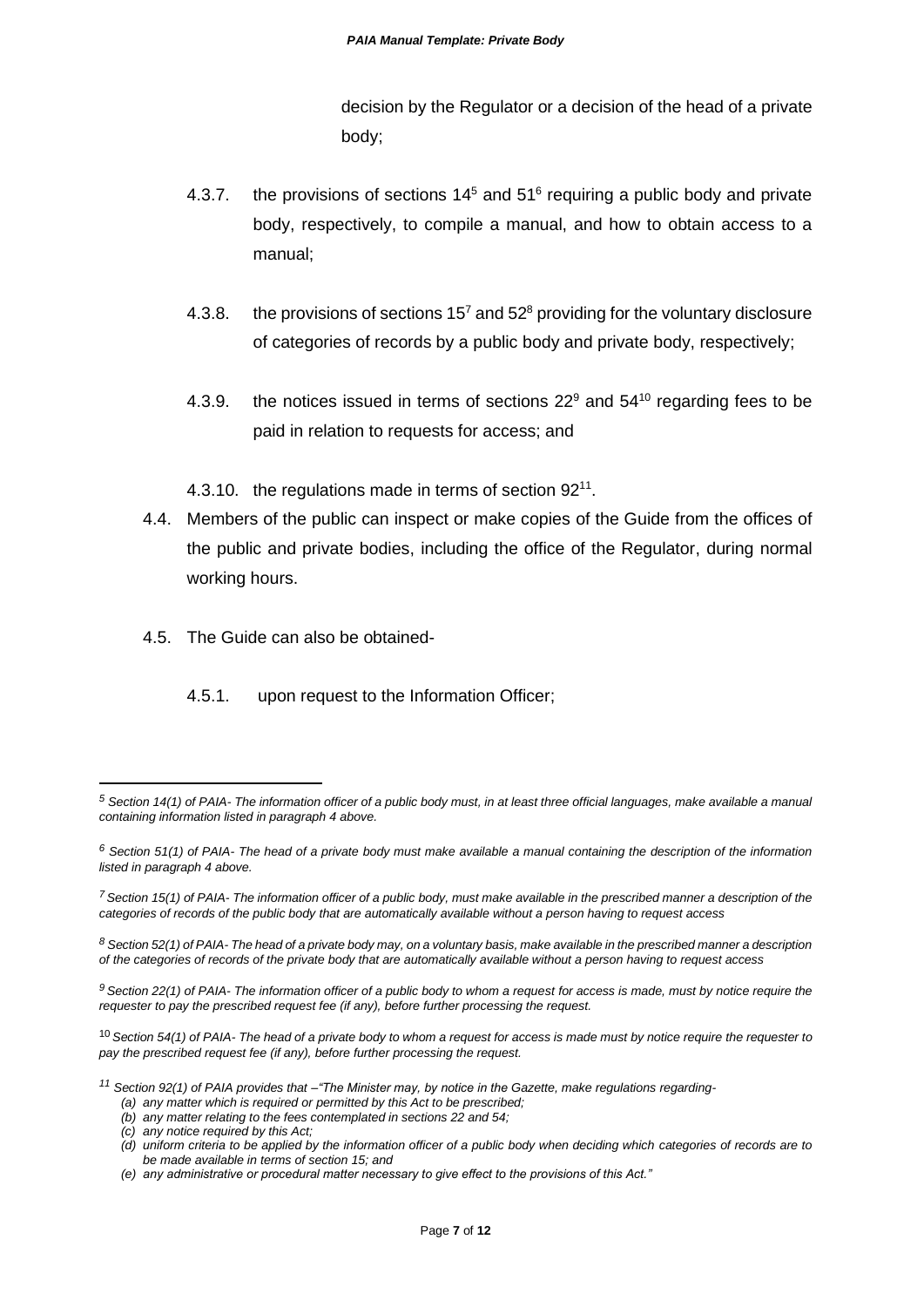- 4.5.2. from the website of the Regulator [\(https://www.justice.gov.za/inforeg/\)](https://www.justice.gov.za/inforeg/).
- 4.6 A copy of the Guide is also available in the following language, for public inspection during normal office hours-

4.6.1 ENGLISH

# **5. CATEGORIES OF RECORDS OF TEMPERATURE CONTROLS (PTY) LTD WHICH ARE AVAILABLE WITHOUT A PERSON HAVING TO REQUEST ACCESS**

*NB: Please specify the categories of records held by the body which are available without a person having to request access by completing Form C, types of the records and how the records can be accessed. These are mostly records that maybe available on the website and a person may download or request telephonically or by sending an email or a letter.* 

| <b>Category of records</b>       | <b>Types of the Record</b> | Available on<br>Website | Available<br>upon<br>request |
|----------------------------------|----------------------------|-------------------------|------------------------------|
| <b>Product information</b>       |                            | X                       |                              |
| International suppliers          |                            | X                       |                              |
| of<br>Memorandum<br>Incorporaton |                            |                         | X                            |
| <b>BBBEE</b> certificate         |                            |                         | X                            |
| <b>COID</b> certificate          |                            |                         | X                            |
| Proof of banking details         |                            |                         | X                            |
| Tax certificate pin              |                            |                         | $\boldsymbol{\mathsf{x}}$    |
| VAT certificate                  |                            |                         | X                            |
|                                  |                            |                         |                              |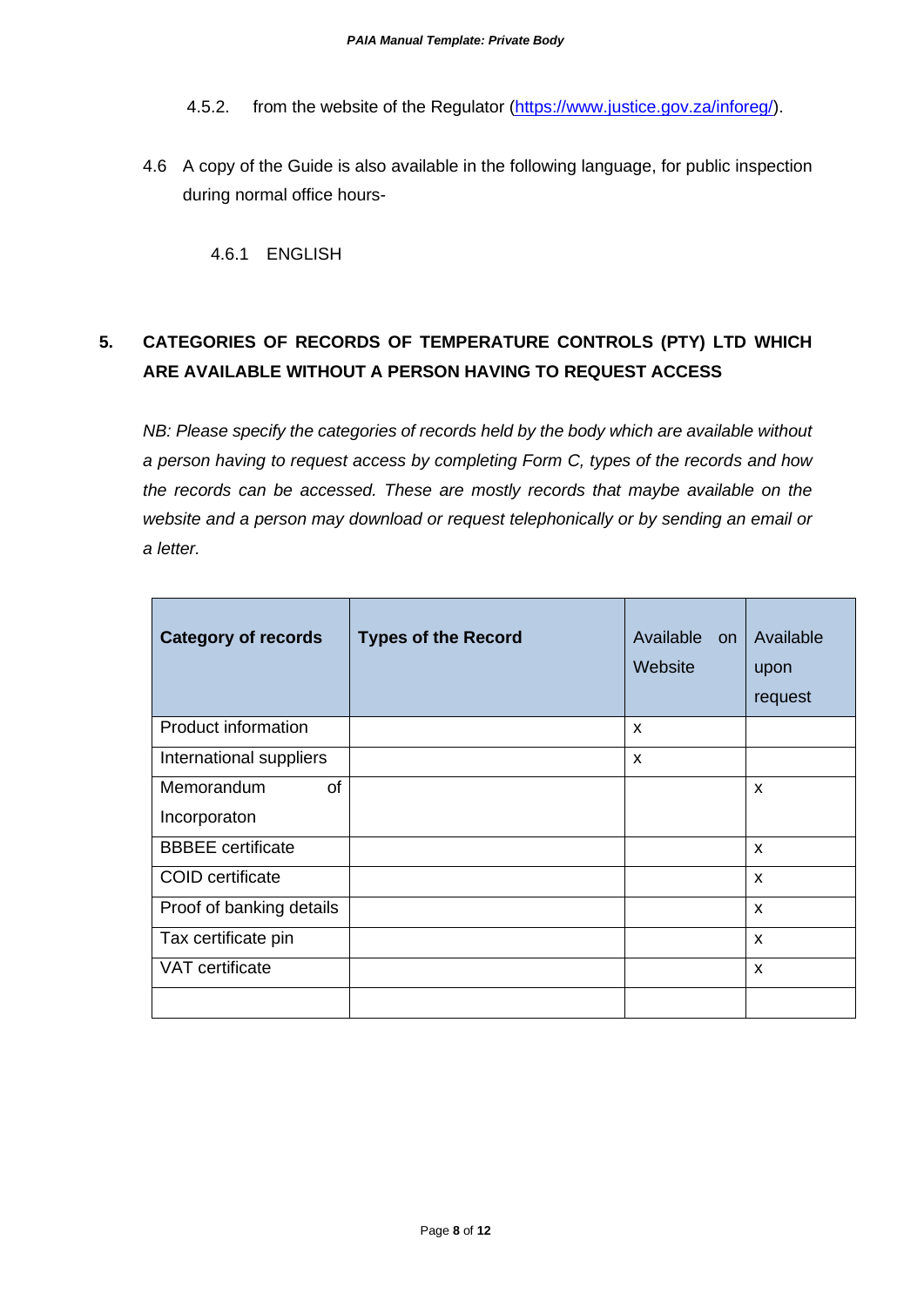**6. DESCRIPTION OF THE RECORDS OF TEMPERATURE CONTROLS (PTY) LTD WHICH ARE AVAILABLE IN ACCORDANCE WITH ANY OTHER LEGISLATION**

| <b>Category of Records</b>  | <b>Applicable Legislation</b>                       |
|-----------------------------|-----------------------------------------------------|
| Memorandum of incorporation | Companies Act 71 of 2008                            |
| <b>PAIA Manual</b>          | Promotion of Access to Information Act 2 of<br>2000 |

**7. DESCRIPTION OF THE SUBJECTS ON WHICH THE BODY HOLDS RECORDS AND CATEGORIES OF RECORDS HELD ON EACH SUBJECT BY TEMPERATURE CONTROLS (PTY) LTD**

| Subjects on which the body<br>holds records | <b>Categories of records</b>                       |
|---------------------------------------------|----------------------------------------------------|
| Strategic<br>Plans,<br>Documents,           | Plan,<br>Annual<br>Reports,<br>Strategic<br>Annual |
| Proposals                                   | Performance Plan.                                  |
| <b>Human Resources</b>                      | - HR policies and procedures                       |
|                                             | - Advertised posts and job descriptions            |
|                                             | - Employees records                                |
|                                             | - Medical and leave form applications              |
|                                             | <b>POPIA</b><br>- Signed<br>agreements<br>and      |
|                                             | acknowledgements.                                  |
|                                             |                                                    |
| <b>Sales</b>                                | - Past quotes/orders for reference purposes        |
| Laboratory                                  | - Past service information for reference purposes  |
| Finance                                     | - Banking                                          |
|                                             | - Employee fund contributions                      |
|                                             | - Salary information                               |
|                                             | - Creditor and debtor information                  |
| Accounts                                    | - Creditor and debtor information                  |
|                                             | Goods return notes                                 |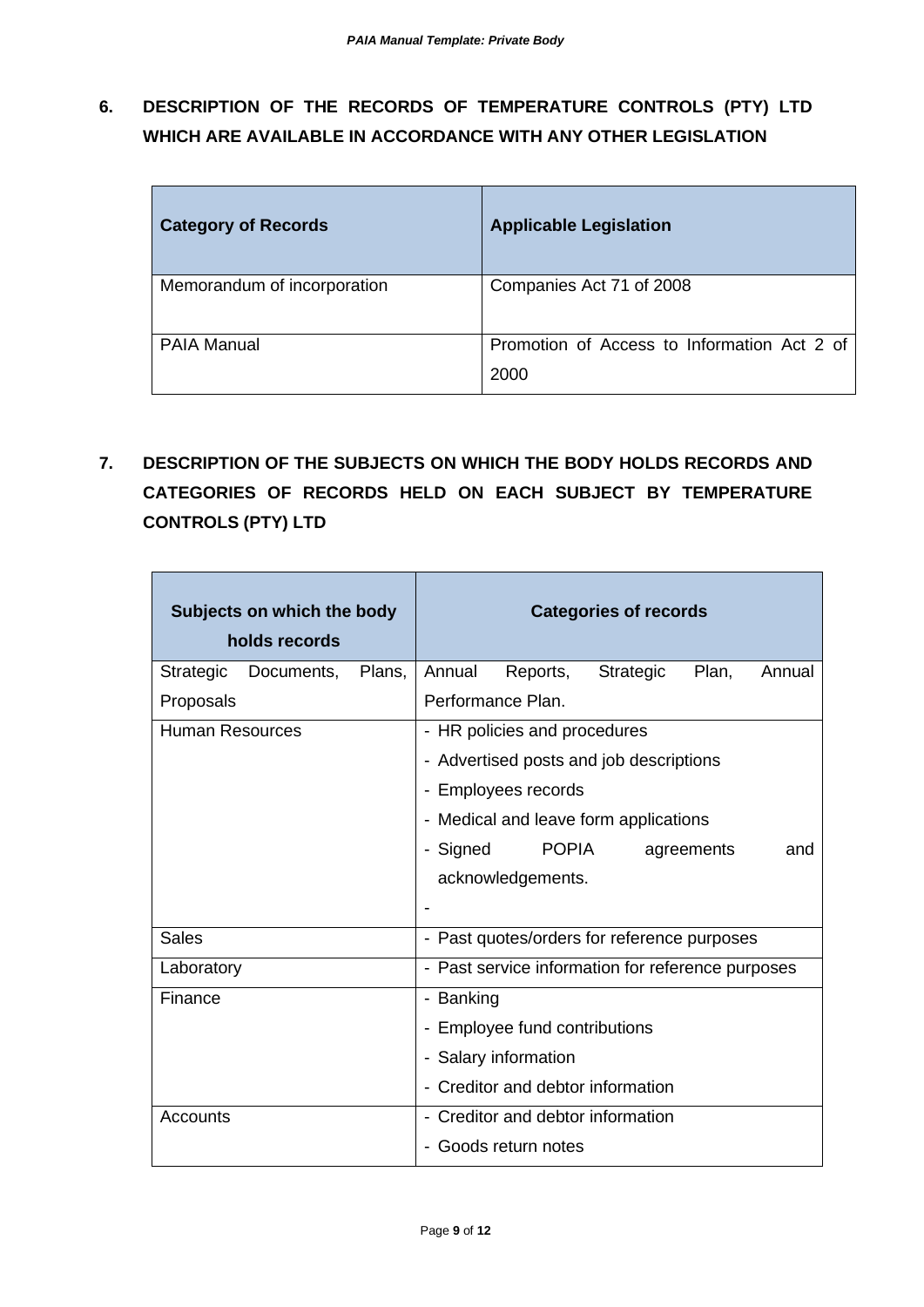#### **8. PROCESSING OF PERSONAL INFORMATION**

#### **8.1 Purpose of Processing Personal Information**

*Employees – processing of personal information for employment and payment purposes*

*Customers – processing of personal information for quoting, sales order and invoicing purposes.*

*Suppliers – processing of personal information for order placement and payment purposes.*

**8.2 Description of the categories of Data Subjects and of the information or categories of information relating thereto**

| <b>Categories of Data</b><br><b>Subjects</b> | Personal Information that may be processed             |
|----------------------------------------------|--------------------------------------------------------|
| <b>Customers / Clients</b>                   | Name, address, contact details, company registration   |
|                                              | numbers, VAT numbers or identity numbers, credit       |
|                                              | applications, director details, bank details and any   |
|                                              | other details required for business purposes.          |
| <b>Service Providers</b>                     | Names, contact details, VAT numbers, registration      |
|                                              | number, address, terms and conditions, bank details    |
|                                              | and any other details for business purposes.           |
| <b>Employees</b>                             | Contact details, address, qualifications, gender and   |
|                                              | race, contact details, emergency contact details, past |
|                                              | employment references, loans and garnishing orders,    |
|                                              | fund contributions, medical aid details, and any other |
|                                              | details required for employment purposes.              |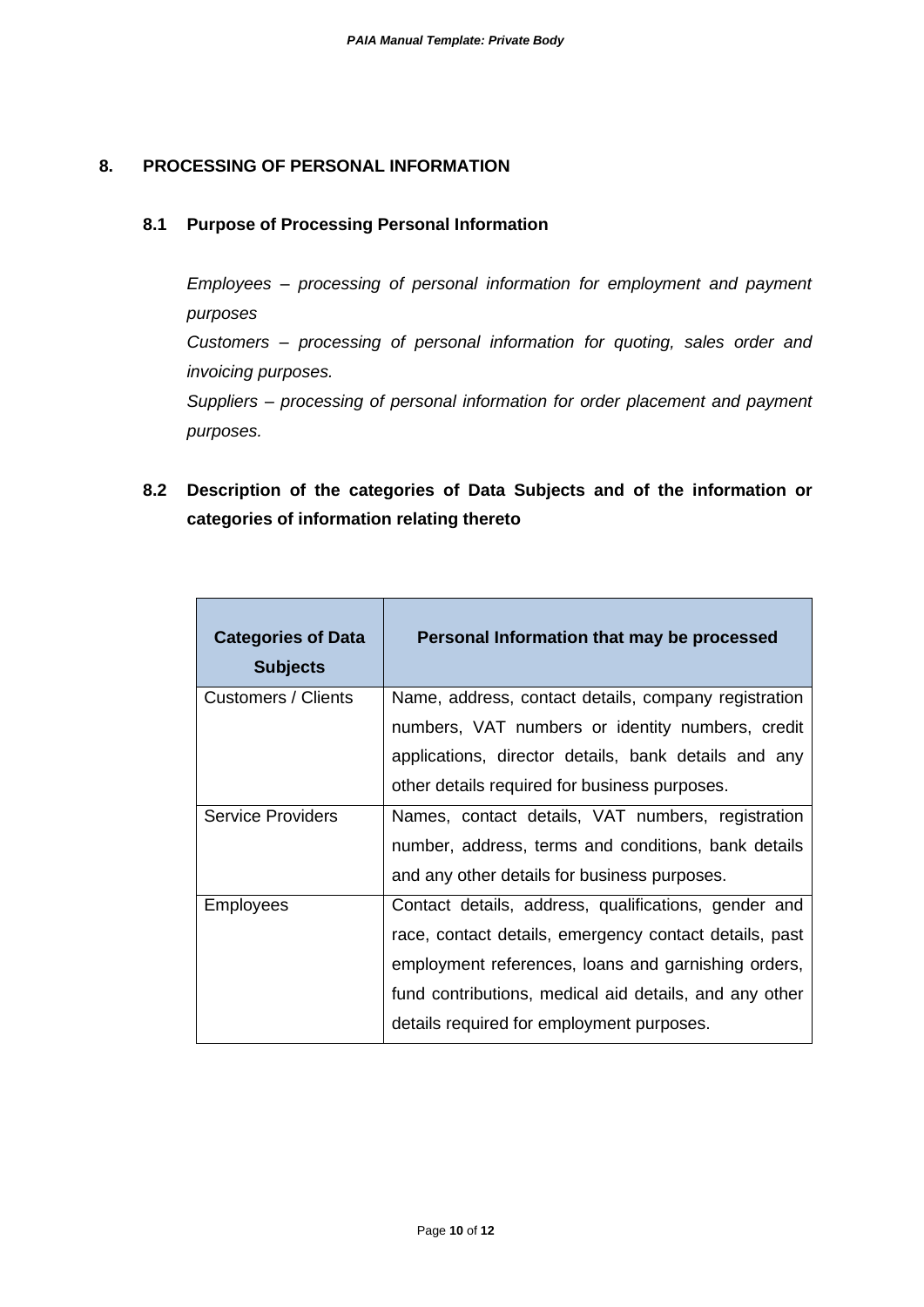**8.3 The recipients or categories of recipients to whom the personal information may be supplied**

| <b>Category of personal information</b>                                      | Recipients or Categories of Recipients to<br>whom the personal information may<br><b>be</b><br>supplied |
|------------------------------------------------------------------------------|---------------------------------------------------------------------------------------------------------|
| Identity number and names, for<br>criminal checks                            | <b>South African Police Services</b>                                                                    |
| Credit and payment history, for Credit Bureaus; Banks.<br>credit information | (permission from subject required)                                                                      |

#### **8.4 Planned transborder flows of personal information**

*No planned transborder flows of personal information.* 

## **8.5 General description of Information Security Measures to be implemented by the responsible party to ensure the confidentiality, integrity and availability of the information**

*IT: Anti-virus, anti-malware and firewall protection as well as weekly outsourced IT assistance (SDS). The server is protected in a document room.*

*General: Personnel documents, financial documents, credit applications and HR documents are stored in the fireproof strong room, with documents only accessible by Management. Other documents are stored in filing and office cabinets and turntables. All windows have security bars. The building is fitted with an alarm system directly linked to armed response. Entrances are enclosed with security roller shutters. Customers, suppliers, and other service providers may not enter the main administration office without an authorised employee to accompany them. Documents are shredded when no longer required. Large quantities of documents are collected and shredded with a shredding certificate provided.*